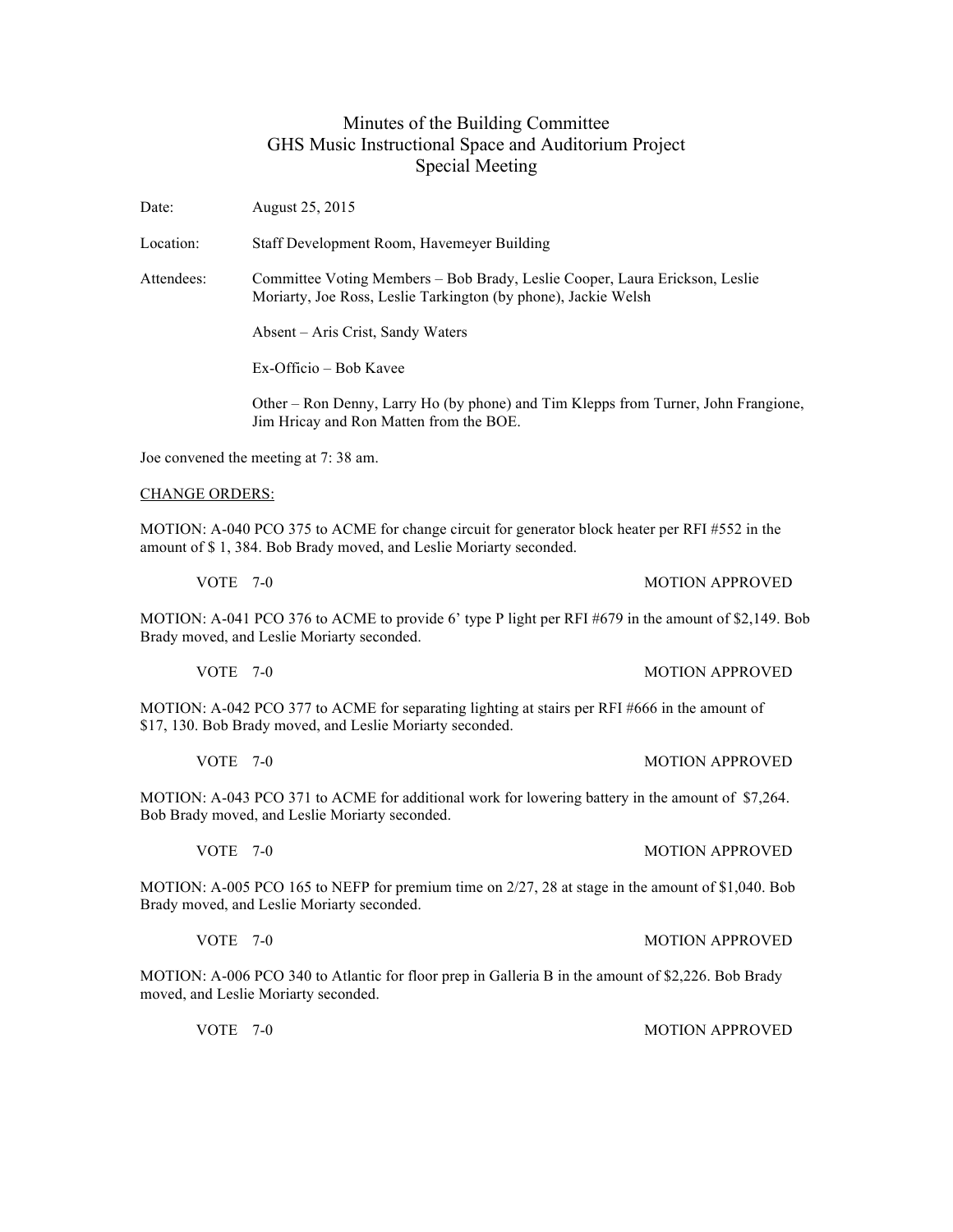MOTION: A-007 PCO 165 to Atlantic for premium time on 8/8/15 in the amount of \$547. Bob Brady moved, and Leslie Moriarty seconded.

MOTION: A-063 PCO 165 to CGM for premium time on 7/18 and 7/25 in the amount of \$1,104. Bob Brady moved, and Leslie Moriarty seconded.

VOTE 7-0 MOTION APPROVED

VOTE 7-0 MOTION APPROVED

VOTE 7-0 MOTION APPROVED

VOTE 7-0 MOTION APPROVED

VOTE 7-0 MOTION APPROVED

MOTION: A-064 PCO 361 to CGM to relocate panel signage per RFI #642 in the amount of \$720. Bob Brady moved, and Leslie Moriarty seconded.

MOTION: A-065 PCO 358 to CGM to frame floor for ladder to catwalk per RFI #628 in the amount of \$696. Bob Brady moved, and Leslie Moriarty seconded.

MOTION: A-044 PCO 217 to ACME for exit signs for Light Lock room per RFI #360 in the amount of \$530. Bob Brady moved, and Leslie Moriarty seconded.

MOTION: A-045 PCO 378 to ACME for 4' light fixtures for Stairs A&B in the amount of \$6,569. Bob Brady moved, and Leslie Moriarty seconded.

MOTION: A-005 PCO 379 to NGC to replace entrance vestibule door 100 1A hardware to make it handicap accessible in the amount of \$5, 660. Bob Brady moved, and Leslie Moriarty seconded.

MOTION: A-046 PCO 221 to ACME to provide power to smoke hatches in the amount of \$6,315. Bob Brady moved, subject to Jackie Welsh's review with the architects, and Leslie Moriarty seconded.

There was a discussion of how back charges and credits are being handled before the Turner staff changes.

An update was given on the schedule and the to-do lists before final inspections are done.

The move-in schedule for faculty and students was discussed.

Tim gave the update on the TCO inspections. Bill McDonald from Perkins & Will will be coming to CT for these. Tim also discussed the fire alarm test, current issues with code compliance, the Aquarion water project, the HVAC, exit sign problems and solutions, and the curtainwall test.

Tony D'Andrea is continuing to survey, and the parking lot paving and striping is continuing.

Tim updated Phase 2/3 work schedules. Hygenix did pre-survey. Standard notified that crews are available. USI notified that all steel is fabricated. Ferguson notified that AHU-2 has been delivered and stored.

VOTE 7-0 MOTION APPROVED

VOTE 7-0 MOTION APPROVED

VOTE 7-0 MOTION APPROVED